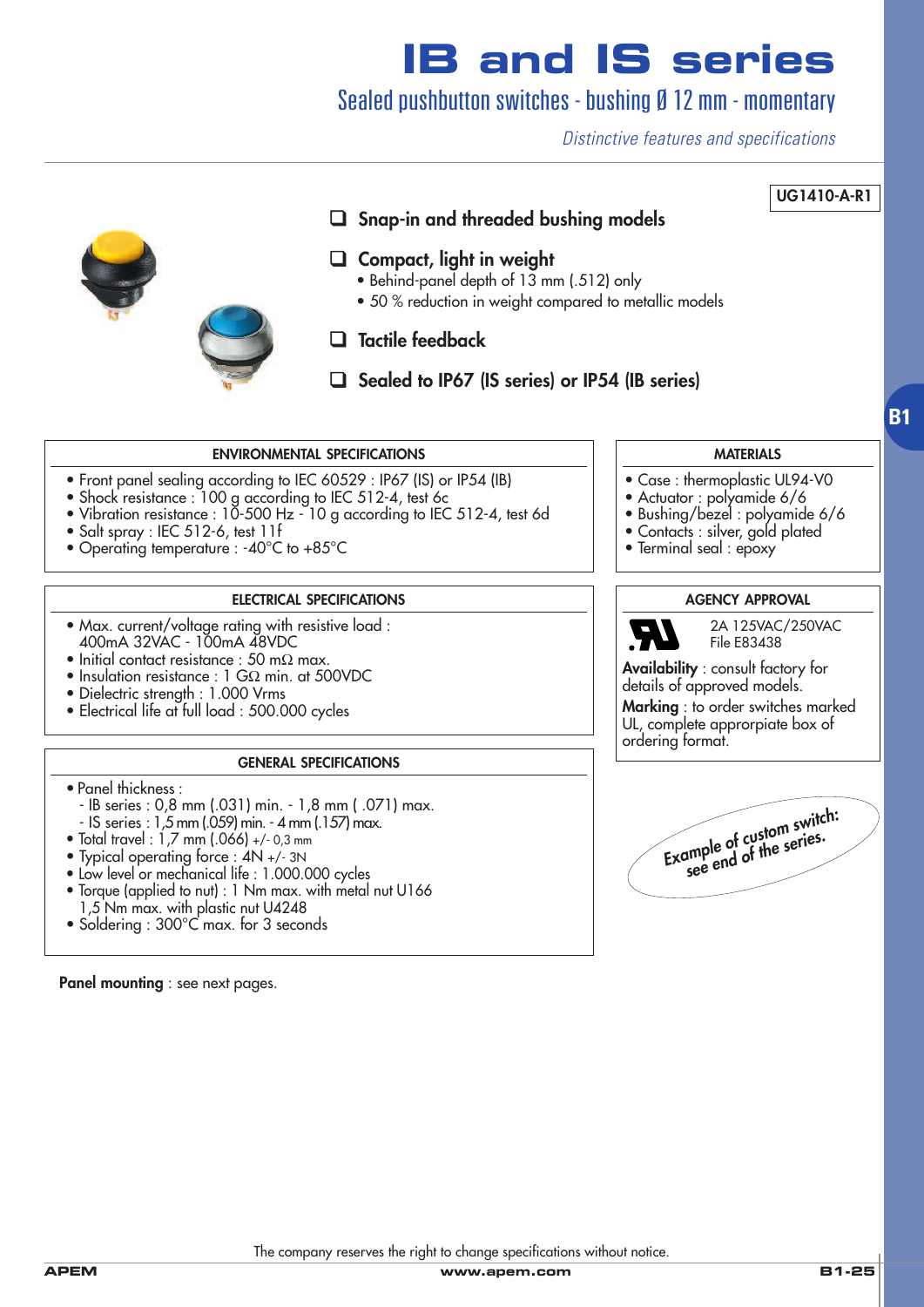Sealed pushbutton switches - bushing Ø 12 mm - momentary

*Overview*



#### **ABOUT THIS SERIES**

On the following pages, you will find successively :

- model structure of switches and options in the same order as in above chart

**Dimensions :** first dimensions are in mm while inches are shown as bracketed numbers.



P

**NOTICE** : please note that not all combinations of above numbers are available. Refer to the following pages for further information.

**A sealing boot** is available to protect the switches against frost and sand. It is presented after the IA series and in section H.



**Mounting accessories** : Standard hardware supplied : 1 flat seal (IB series) 1 metal hex nut 14 mm (.551) across flats, part number U166, and 1 flat seal (IS series). Plastic nut 17 mm (.669) across flats, thickness 4 mm (.157) available on request. Part number U4248.

**Packaging unit** : 50 pieces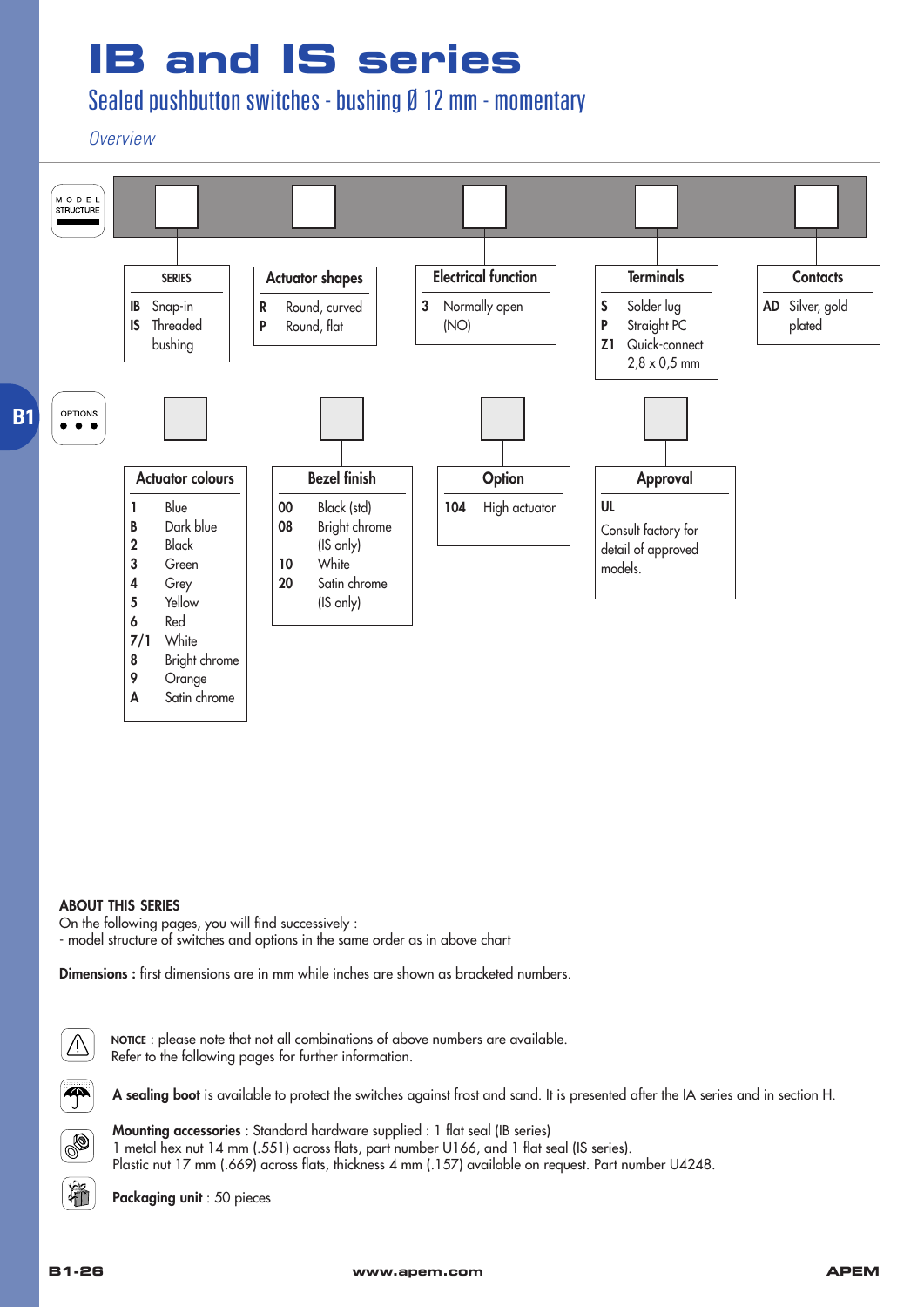Sealed pushbutton switches - bushing Ø 12 mm - momentary

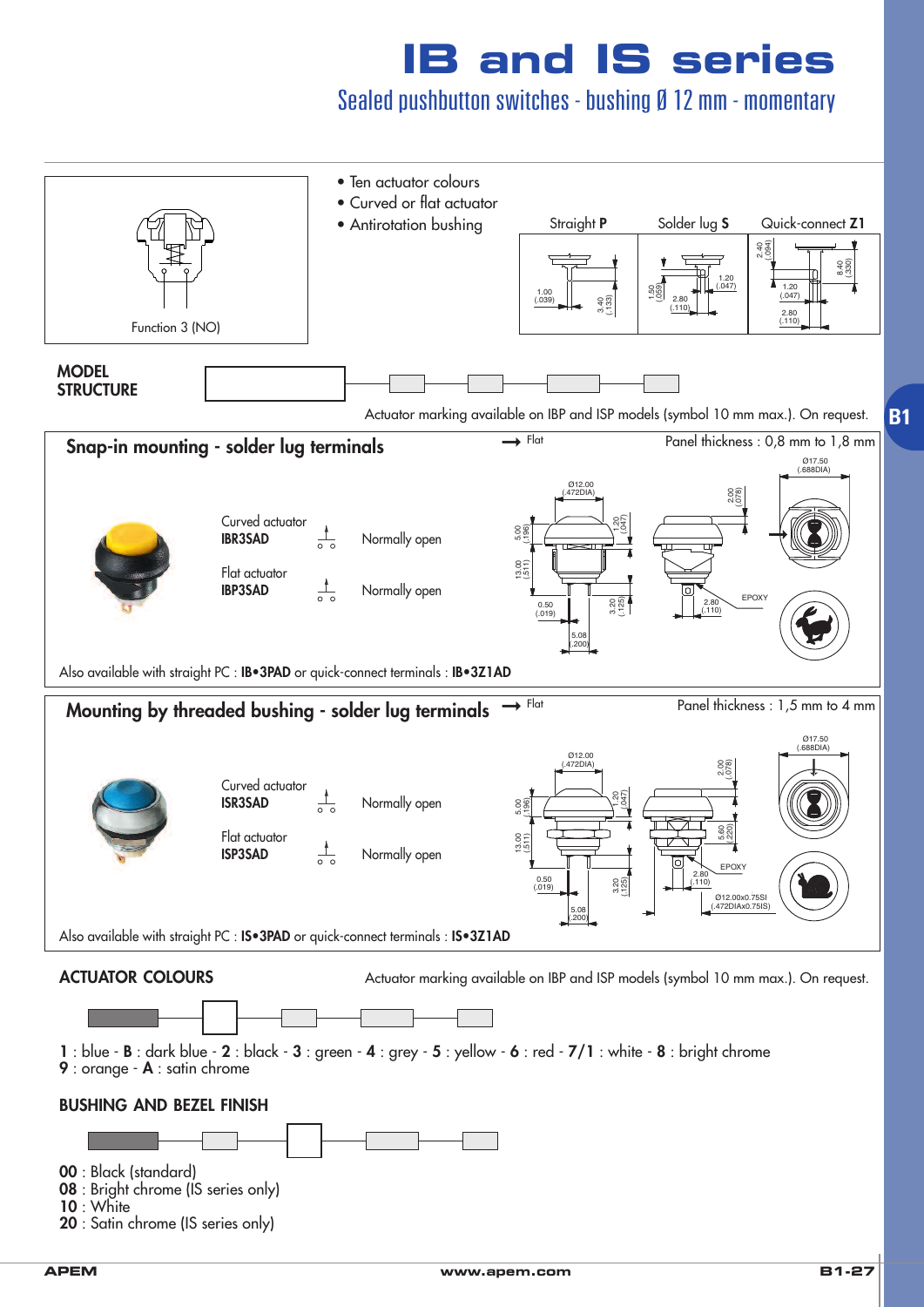Sealed pushbutton switches - bushing Ø 12 mm - momentary